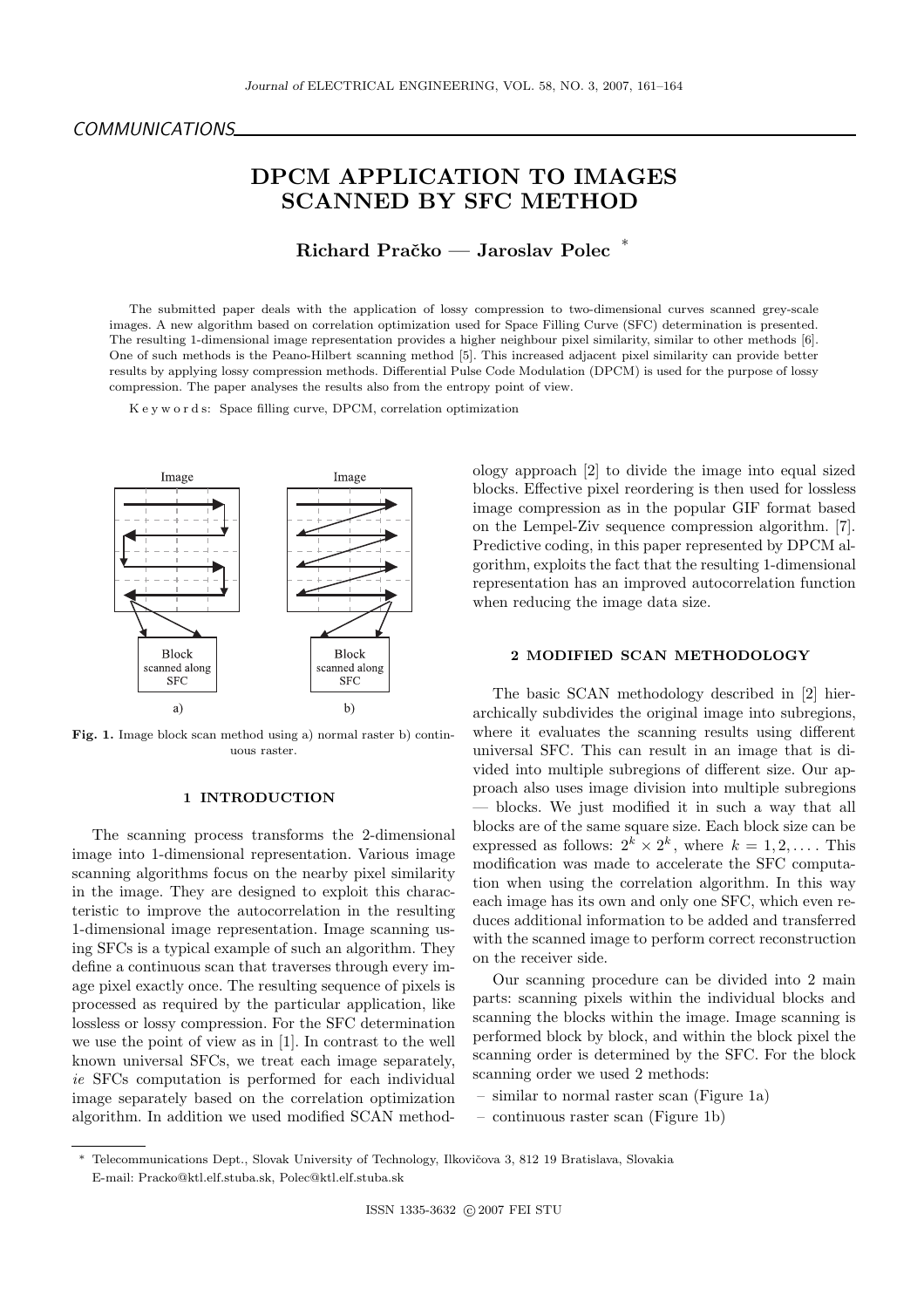## 2.1 Correlation optimization algorithm

In this paper the SFC is computed for each image individually because each image has its own autocorrelation function and nearby pixel similarity. To improve the image autocorrelation function and increase the adjacent pixel similarity we use the correlation optimalization algorithm when calculating SFC, which specifies the path along which each image block is scanned. For SFC calculation each image block is represented by a dedicated vector  $x_i$ . Each vector vertex contains one pixel value. From all these vector representations a mean vector  $m_x$ is evaluated (1):

$$
\mathbf{m}_x = \frac{1}{P} \sum_{i=1}^P \mathbf{x}_i , \qquad (1)
$$

where  $P$  is the total count of vectors  $x_i$ .

The covariance matrix indicates the similarities between each 2 pixels within the block [4].

$$
C = \frac{1}{P} \sum_{i=1}^{P} (\mathbf{x}_i \bullet \mathbf{x}_i^{\top}) - \mathbf{m}_x \bullet \mathbf{m}_x^{\top}.
$$
 (2)

The basic idea is to order the pixels with the highest similarity after each other to achieve a bit sequence, where the neighbour pixels are as similar as possible. For this purpose the values from the covariance matrix are taken for final image SFC determination. Given a pixel, the covariance matrix indicates the similarity level with all other pixels from the block and the pixel with the highest similarity level is selected and its position is recorded in the SFC path as the successor. This is performed until all pixel positions from the block are recorded in the SFC. The starting pixel for this process is the pixel from the upper left corner of the block.

The SFC then contains a sequence of pixels positions, ie the order in which the pixels within each block are scanned.

#### 3 PREDICTIVE CODING

The idea of predictive coding algorithm is to predict, as precisely as possible, the next coming value based on the values already known. It is based on the statistical dependence between the neighbouring pixels. On the transmitter side using predictive coding only the differences (residuum) between the original and predicted values are transmitted with a given accuracy. Although predictive coding can perform lossless compression, it is very rarely used for this purpose. The residuum varies in a range twice as big as the original values because of the positive– negative sign, thus generating even more data than in the original. When allowing a loss of information, the predictive coding algorithm offers an efficient tradeoff preserving most of the original informational value using data reduction. All prediction algorithms use the basic prediction model [3] with implementation of their specific prediction logic.

### 3.1 Selected DPCM

The increased similarity between adjacent pixels in the 1-dimensional image representation from the scanning process provides a better input for the predictive coding methods such as the DPCM algorithm.

For simplicity we implemented  $1<sup>st</sup>$  order DPCM algorithm with 1, 2, 3 and 4 bits for the residual representation. The quantization levels were determined for each image separately and based on the average difference between successive pixels in the 1-dimensional image representation (3) and average difference variation from this average difference (4)

$$
E = \frac{1}{P-1} \sum_{n=1}^{p-1} |x(n+1) - x(n)| , \qquad (3)
$$

$$
\sigma = \frac{1}{P-1} \sum_{n=1}^{P-1} ||x(n+1) - x(n)| - E| , \qquad (4)
$$

where P is the image pixel count,  $x(n)$  is the n-th scanned image pixel.

Additionally, the DPCM offered to use constant or adaptive quantization levels for residuum representation. When using DPCM with constant quantizing levels, the levels remained the same for the whole image encoding process.

For the adaptive approach the quantizing levels were adjusted during image encoding. When the encoded residuum had the same sign as its residual ancestor, iethe residuum encoded before, quantizing levels based on the positive or negative sign increased or decreased respectively. The DPCM results were stored in a file for final result analysis.

#### 4 ENTROPY

For the result analysis we used an objective criterion — entropy. It expresses the theoretical minimal limit of the bit rate achievable to encode the original message without any information loss. So it depicts how the original message could be maximally shrunk without losing any information value. It is based on the probability of message symbols. The basic entropy calculation formula is

$$
L = -\sum_{k} p_k \log_2(p_k), \qquad (5)
$$

where  $p_k$  is the probability of the k-th symbol within the input data. Many encoders, like Huffman and Arithmetic coders, use the entropy theory for their coding technique.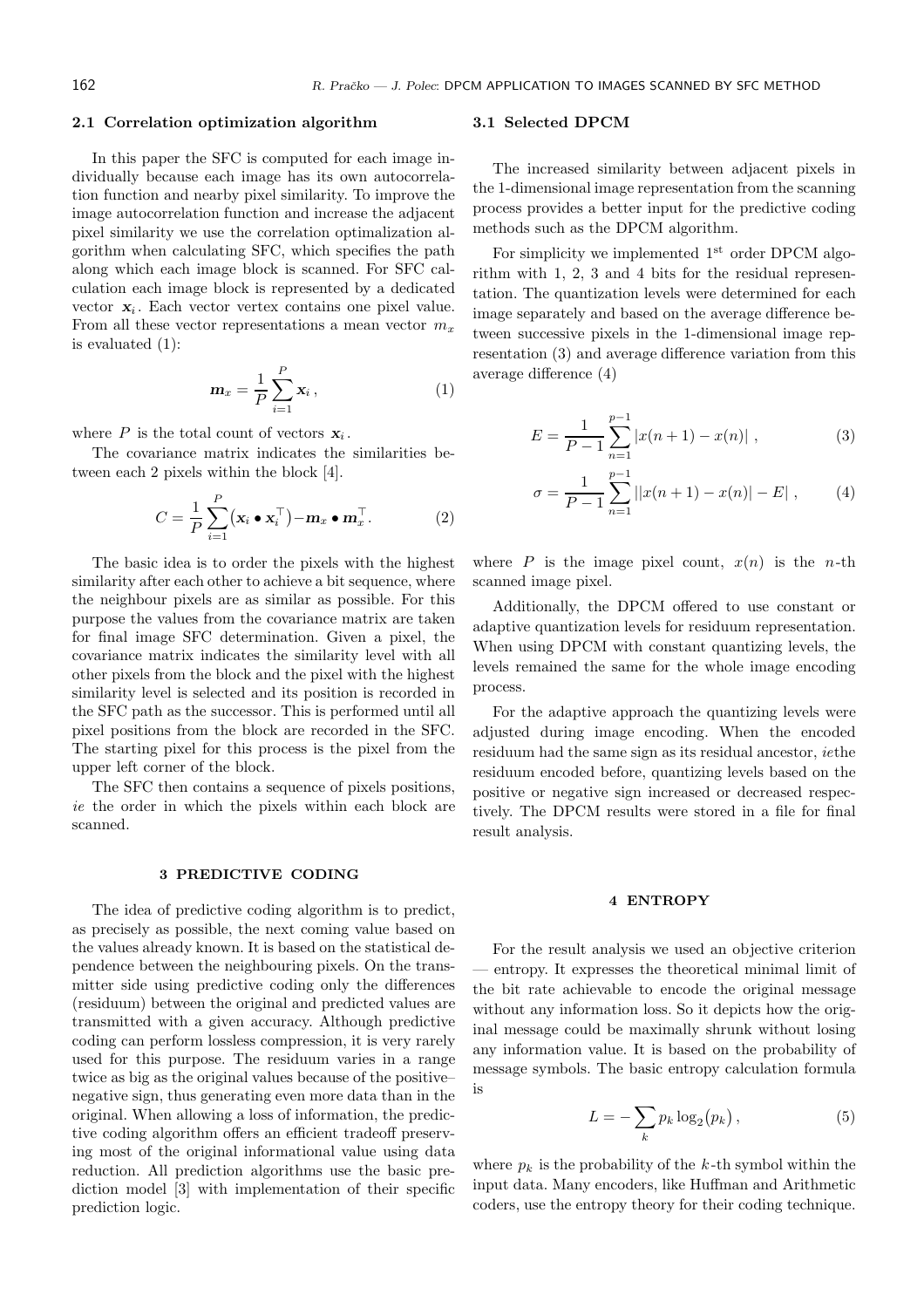

Fig. 2. The Lena picture a) original, b) used SFC (block  $4 \times 4$ ) scanned with normal raster and DPCM with 2 bits/pixel and constant quantization levels, c) DPCM with 2 bits/pixel and constant quantization levels.

## 5 RESULTS

The algorithm results were compared using entropy as the objective criterion to see how the described algorithm performs. Tables 1 through 6 show the results using  $4 \times 4$ and  $8 \times 8$  pixel block size for SFC scanning, block scanning with normal and continuous raster method, followed by 1, 2, 3 or 4 bits per pixel DPCM encoding using constant and adaptive quantization levels applied to different images. All the used image sizes were  $512 \times 512$  pixels. The best (bold) and worst (italic) results are highlighted.

Table 1. Image Lena with  $512 \times 512$  pixels, using block size  $4 \times 4$ pixel for SFC.

|   | Normal raster Continuous raster<br>bit/ |  |  | Original                                                                                     |  |
|---|-----------------------------------------|--|--|----------------------------------------------------------------------------------------------|--|
|   |                                         |  |  | pixel constant adaptive constant adaptive constant adaptive                                  |  |
|   |                                         |  |  | $1$ 0.999971 0.999969 0.99997 0.99994 0.999994 0.999992                                      |  |
|   |                                         |  |  | $2 \quad 1.829435 \; \, 1.813706 \; 1.823183 \; \, {\bf 1.81194} \; 1.882156 \; \, 1.813079$ |  |
| 3 |                                         |  |  | 2.82016 2.814151 2.743478 2.73861 2.793418 2.770526                                          |  |
|   |                                         |  |  | 4 3.50633 3.504904 3.396543 3.39484 3.470749 3.462729                                        |  |

Table 2. Image Lena with 512 pixels, using block size  $8 \times 8$  pixel for SFC.

| bit/ Normal raster Continuous raster |  |  | Original |                                                             |  |
|--------------------------------------|--|--|----------|-------------------------------------------------------------|--|
|                                      |  |  |          | pixel constant adaptive constant adaptive constant adaptive |  |
|                                      |  |  |          | $1$ 0.999955 0.999954 0.999963 0.99994 0.99999 0.999992     |  |
|                                      |  |  |          | 2 1.80889 1.79577 1.83786 1.817761 1.88216 1.813079         |  |
|                                      |  |  |          | 3 2.803669 2.79733 2.82255 2.813188 2.793418 2.770526       |  |
|                                      |  |  |          | 4 3.470656 3.467033 3.49212 3.486678 3.470749 3.462729      |  |

**Table 3.** Image Tank with  $512 \times 512$  pixels, using block size  $4 \times 4$ pixel for SFC.

|                                                      | bit/ Normal raster Continuous raster Original |             |                                                             |
|------------------------------------------------------|-----------------------------------------------|-------------|-------------------------------------------------------------|
|                                                      |                                               |             | pixel constant adaptive constant adaptive constant adaptive |
|                                                      |                                               | $1 \quad 1$ | 0.999999                                                    |
|                                                      |                                               |             | 2 1.899504 1.901962 1.8962 1.899099 1.926301 1.92773        |
| 3 2.838399 2.837899 2.83534 2.835344 2.910886 2.9114 |                                               |             |                                                             |
|                                                      |                                               |             | 4 3.644226 3.644199 63859 3.638671 3.70446 3.704268         |

Table 4. Image Tank with  $512 \times 512$  pixels, using block size  $8 \times 8$ pixel for SFC.

| bit/ Normal raster Continuous raster |  |                                              | Original                    |                                                                     |
|--------------------------------------|--|----------------------------------------------|-----------------------------|---------------------------------------------------------------------|
|                                      |  |                                              |                             | pixel constant adaptive constant adaptive constant adaptive         |
|                                      |  |                                              | $\frac{1}{1}$ $\frac{1}{1}$ | 0.999999                                                            |
|                                      |  |                                              |                             | 2 1.888554 1.89995 1.89817 1.900078 1.926301 1.92773                |
|                                      |  | 3 2.832907 2.83218 2.83237 2.832398 2.910886 |                             | 2.9114                                                              |
|                                      |  |                                              |                             | $3.63879$ $3.638802$ <b>3.63736</b> $3.637523$ $3.70446$ $3.704268$ |

Table 5. Image Texmos with  $512 \times 512$  pixels, using block size  $4 \times 4$  pixel for SFC.

|   | bit/ Normal raster Continuous raster Original               |  |                                                    |  |  |
|---|-------------------------------------------------------------|--|----------------------------------------------------|--|--|
|   | pixel constant adaptive constant adaptive constant adaptive |  |                                                    |  |  |
|   | $1\quad 0.999997\ 0.9999970.999997\ 0.9999970.999998$ $1$   |  |                                                    |  |  |
|   | 2 1.89584 1.897019 1.902238 1.90271 1.913027 1.912729       |  |                                                    |  |  |
| 3 |                                                             |  | 2.79365 2.794197 2.813925 2.814122 2.81765 2.81898 |  |  |
|   | 4 3.629079 3.629079 3.62749 3.62749 3.639311 3.639311       |  |                                                    |  |  |

Table 6. Image Texmos with  $512 \times 512$  pixels, using block size  $4 \times 4$  pixel for SFC.

| bit/ Normal raster Continuous raster |  |  | Original                                                    |  |  |
|--------------------------------------|--|--|-------------------------------------------------------------|--|--|
|                                      |  |  | pixel constant adaptive constant adaptive constant adaptive |  |  |
|                                      |  |  | $1\quad 0.999997\ 0.9999970.999997\ 0.9999970.999998$       |  |  |
|                                      |  |  | 1.90032 1.901056 1.903211 1.904387 1.913027 1.912729        |  |  |
|                                      |  |  | 3 2.81197 2.813426 2.815519 2.816883 2.81765 2.81989        |  |  |
|                                      |  |  | <b>3.61419 3.61419</b> 3.620089 3.620089 3.639311 3.63931   |  |  |

As seen from the tables, the proposed algorithm results in most cases into entropy improvement in comparison with original images. For the 1 bit per pixel encoding the differences are small, but with increasing the bits per pixel the differences significantly increase. The images were chosen with focus on their different character to gain results for different image types. Even the block size had some impact on the resulting difference, the block  $4\times4$  pixels performed slightly better than the  $8\times8$  pixel block. The overall results show that the described algorithm achieves better entropy results for different types